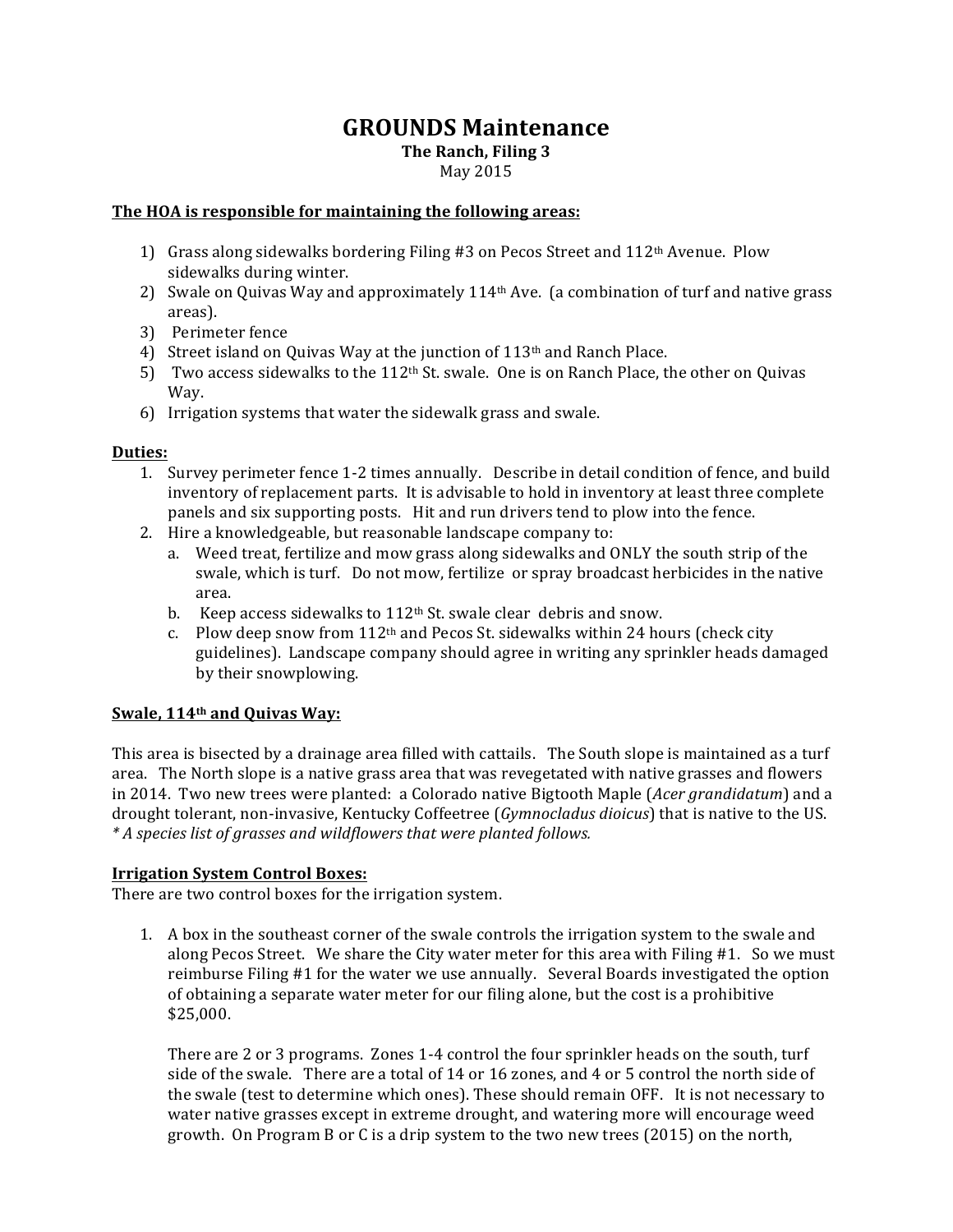native side of the swale. Deep water the new trees once monthly until fully established (about 5 years, until 2020). They are a native Bigtooth maple tree (*Acer grandidatum*) and a drought tolerant, robust Kentucky Coffeetree (Gymnocladus dioicus)

2. A box on the corner of 112<sup>th</sup> and Pecos controls the irrigation along 112<sup>th</sup> just past Raritan, and stops at the guardrail of the 112<sup>th</sup> St. swale.

#### **Turf Maintenance:**

Water: Turn on irrigation system after last frost, or later if the spring is very wet. Water twice a night, two nights per week between midnight and 4 am. Program first watering for about 2 a.m., and the second for about 4 a.m. and run on Tuesday and Friday mornings. Water roughly 15 - 20 minutes each zone.

Herbicide: Treat weeds with broadleaf herbicide once or twice in April and June, or spot spray as needed. Broadcast spray is necessary along  $112<sup>th</sup>$  Avenue, where weeds are prolific. Spot spray elsewhere, meaning only spray the weed, not the entire turf area. Early detection and eradication are the keys to controlling aggressive weeds.

Fertilizer: Fertilize with chicken droppings in March/April. Winterizing fertilizer in fall. No more applications are needed.

**Mowing:** Mow turf high, and less frequently. Once weekly in spring until the July heat ( early to mid-July), then mow once every two weeks. Grass goes dormant in the summer heat, and mowing only stresses an already stressed grass. Mow at highest setting with a mulching mower that returns grass clippings, and nutrients, to the soil. Healthy turf is long, dense, needs less water and out-competes weeds.

#### **Native Area Maintenance:**

**MONITOR:** By monitoring the native area, you will become aware of potential problems, and address them before they become big, intractable problems. If this is not done, there is no assurance that the landscape will continue to evolve as intended and as it was planted.

**Weeds:** Before reseeding, Canada Thistle was eradicated using Milestone, a costly, but very effective herbicide. Very few weeds have appeared since. One year after mowing, there is an area of Common Mallow (Malva neglecta) in the northeast corner. This must be dug out by hand. Severing the root a few inches below the soil surface, and bagging the plant is effective. Do this when plants are young, and before they go to seed. Never broadcast herbicide in the native area. It will kill the native grasses, and the entire area will go to weed.

#### Water: None for grasses.

Water two new trees once monthly in dry summer or winter months until established in four more years (2019). Program B or C in the Control Box controls a drip system exclusively for the new trees. Deep water once monthly in winter months if little snow. Contact Jones Tree & Lawn, who has a water tank truck, and will deep water both for \$80.

**Aeration: None** Herbicide: None. Fertilizer: None. Mowing: None.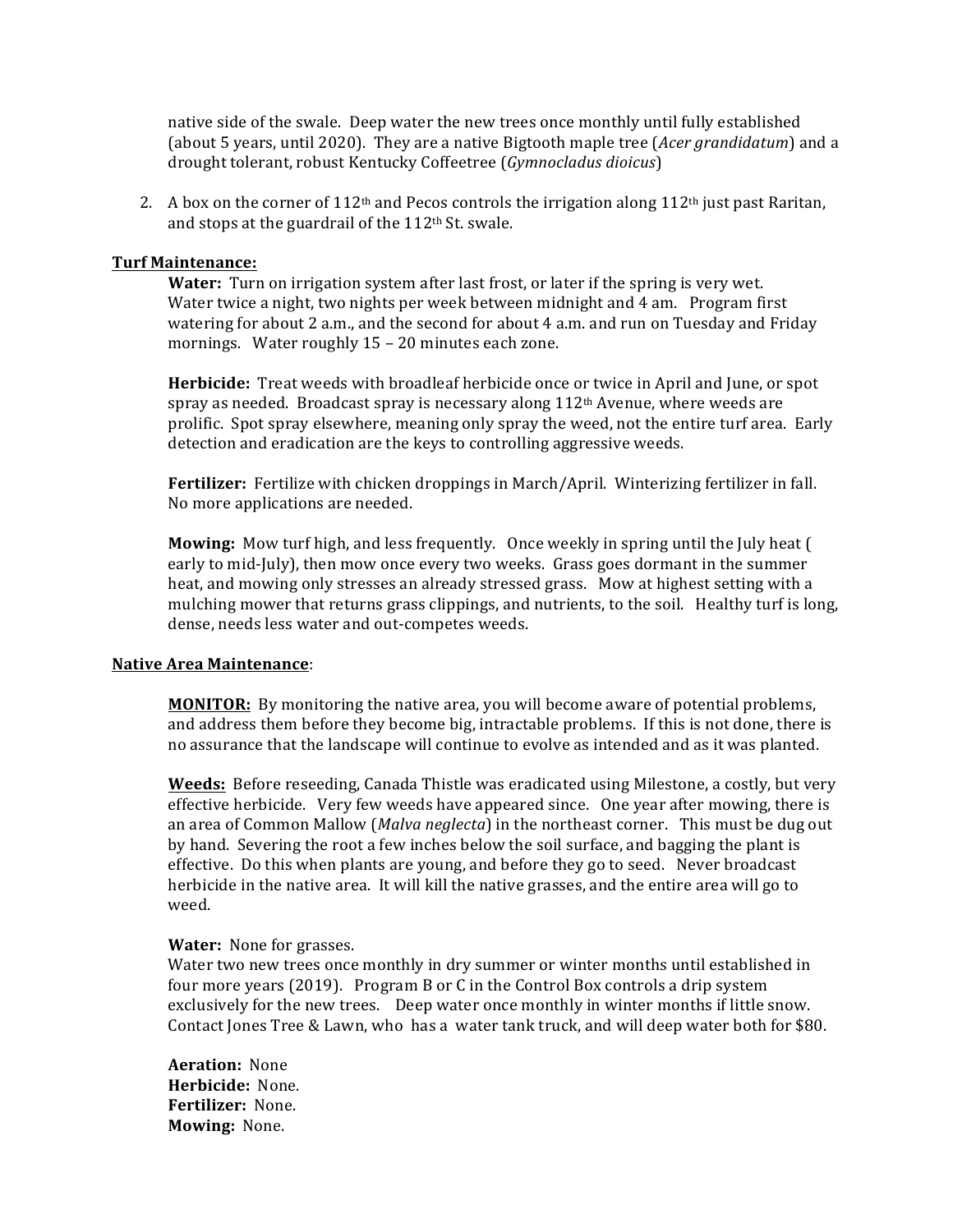# **Recommended Suppliers**

#### On Landscape companies

Many landscape companies earn their profits by overwatering, over-fertilizing and over-mowing. This is unhealthy both for the land and the HOA's budget. Many of them do not know plants, and could not distinguish a native plant from an invasive species or turf grass. Hire a company that is very knowledgeable about plants, that practices good resource management, and is reasonably priced. Do not hire fly-by-night individuals. And do not hire the cheapest. It is more cost effective in the long run to hire knowledgeable companies that communicate with their staff, and who practice good, judicious land management.

### Jones Tree and Lawn: 303-431-8132

Deep water irrigation, tree pruning and pest treatment consultation for turf management, etc. Kevin Jones is a degreed arborist with decades of experience in judicious land management and tree care.

## Global Landscape: 303-346-5885 **Highlands Ranch, CO**

Gil Lizarraga 303-901-3179 cell Knowledgeable, easy to work with, and has planted and maintained native landscapes in other neighborhoods. Can be expensive. Negotiate. Handles Filing #1 and did handle Filing #3.

### **Questions about the swale?**

Contact Dale Swenarton Kalousek, plant ecologist, resident and former HOA president who spearheaded the swale revegetation project. 303-621-4945 cell